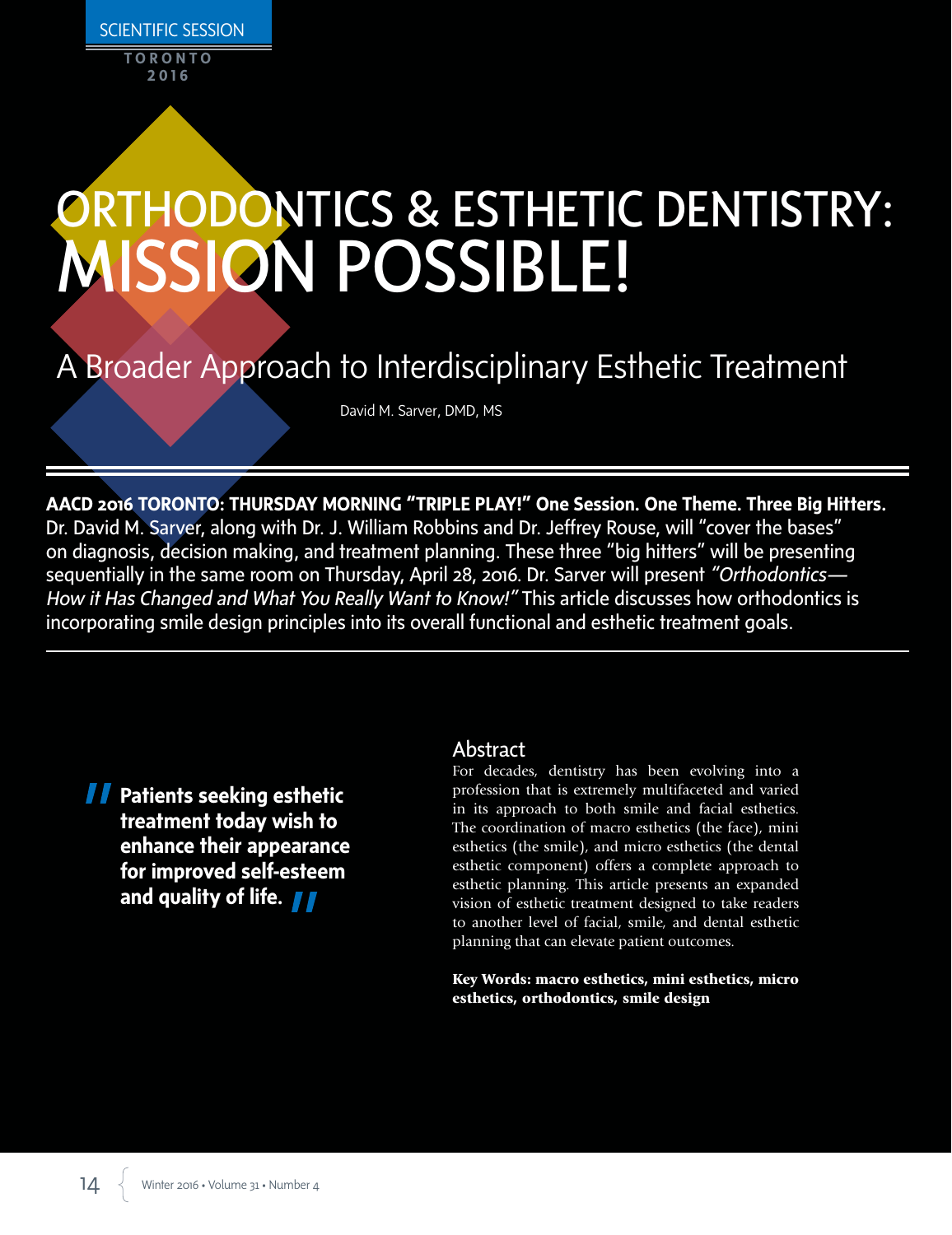

#### **Macro Esthetic Landmarks**

- 1 Trichion
- Soft tissue nasion<br>Inner canthus 2 ٩
- ă Outer canthus
- ς Zygomatic width
- Outer helix 6
- 7 Mid-dorsum of nose R
- **Base of nose** Upper lip vermilion 9
- 10 Philtral tubercle
- 11 Outer commissure
- 12 Gonial width
- 13 Labiomental sulcus
- 14 Inferior symphysis

# Macro esthetics



# Mini esthetics

# Micro esthetics



Figure 1: In both multidisciplinary and orthodontic diagnosis, three esthetic divisions are advocated: macro esthetics (the face), mini esthetics (the smile), and micro esthetics (the teeth).

> **I** …there are principles of cosmetic dentistry that **orthodontists can use to enhance their work to provide a superior esthetic outcome.**77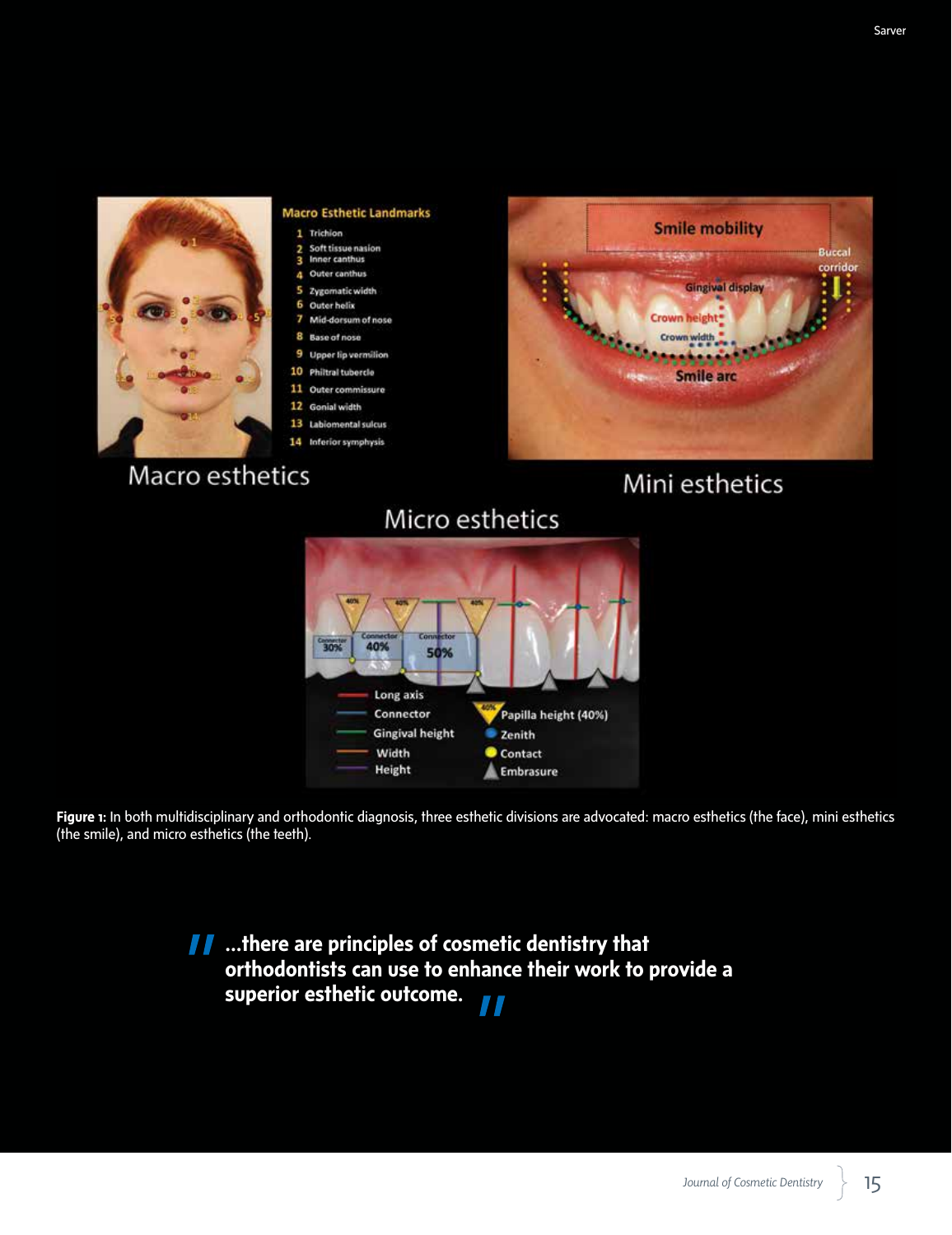## Introduction

Patients seeking esthetic treatment today wish to enhance their appearance for improved self-esteem and quality of life. I advocate use of the term *appearance* in conjunction with the term *esthetics* because it involves a broader assessment of the patient than just the smile (the esthetics of the smile is important, but the patient's appearance is how they look to others).

Interdisciplinary treatment has become a very important part of the practice of dentistry, and the possibilities for a more inclusive approach to diagnosis and treatment have expanded at an exponential rate. What we can offer our patients now is so much more than just smile design. While patients may seek to correct their bite or other functional issues, the fact is that a great majority of patients are coming to our offices to enhance the appearance of their dentition, smile, and face.

Dental and orthodontic diagnosis and treatment planning have merged much more closely over the past decade. This article and my presentation in Toronto will describe how, in orthodontic diagnosis and treatment planning, I have created an approach to evaluation divided into three categories **(Fig 1)**. The descriptive process was arrived at by borrowing a set of terms from Morley and Eubank in which they described the macro esthetics of smile design.<sup>1</sup> I have expanded it to include a broader approach to esthetic treatment.2 The three major divisions are as follows:

- *macro esthetics* (the profile and vertical facial dimensions, i.e., the face)
- *mini esthetics* (the smile's attributes, e.g., buccal corridors, smile arc, incisor display)
- *micro esthetics* (the teeth and their many attributes, e.g., contacts and connectors, embrasures, gingival shape and contour).

The key in this fundamental approach to esthetic analysis is the systematic analysis of all the facial and smile components, both anatomically static and functionally dynamic. This leads to a greater appreciation of the subtle interactions of each of the facial elements and how each can be appropriately managed through a unified treatment approach.

In cosmetic dentistry, orthodontics, and orthognathic surgery, if the esthetic outcome is not satisfactory to the patient they consider our work a failure. Orthodontists do not perform cosmetic dental procedures such as composite bonding, veneers, and crowns. However, we all recognize that in some instances when orthodontic treatment is completed, not all smiles look "right." Not all patients want or can afford veneers, and certainly not all need them. But there are principles of cosmetic dentistry that orthodontists can follow to enhance their work to provide a superior esthetic outcome.<sup>3</sup>

This article's goal is to illustrate how orthodontics has incorporated the principles of smile design from esthetic dentistry into how we treat our orthodontic patients. Of greater interest to the esthetic dental audience, however, is how a well-planned, well-coordinated multidisciplinary treatment plan can yield results that are exponentially greater than what one individual can achieve. It is important for all members of the interdisciplinary team to understand what the other members bring to the table in terms of enhancing the overall outcome. This mutual understanding of each other's capabilities and responsibilities facilitates synchronization of the overall treatment plan to deliver the best outcome with a minimal amount of time and burden for the patient. I believe that this works best if the team has a "quarterback." The football quarterback knows what routes the receivers are going to run, where the left guard is going, what the right guard's duties are, and what the other team's defense is presenting to them. That adds up to a winning team, and the selected interdisciplinary team "quarterback" should have that depth of understanding to be able to effectively solve problems.

> **What we can offer our patients now is so much more than just smile design.**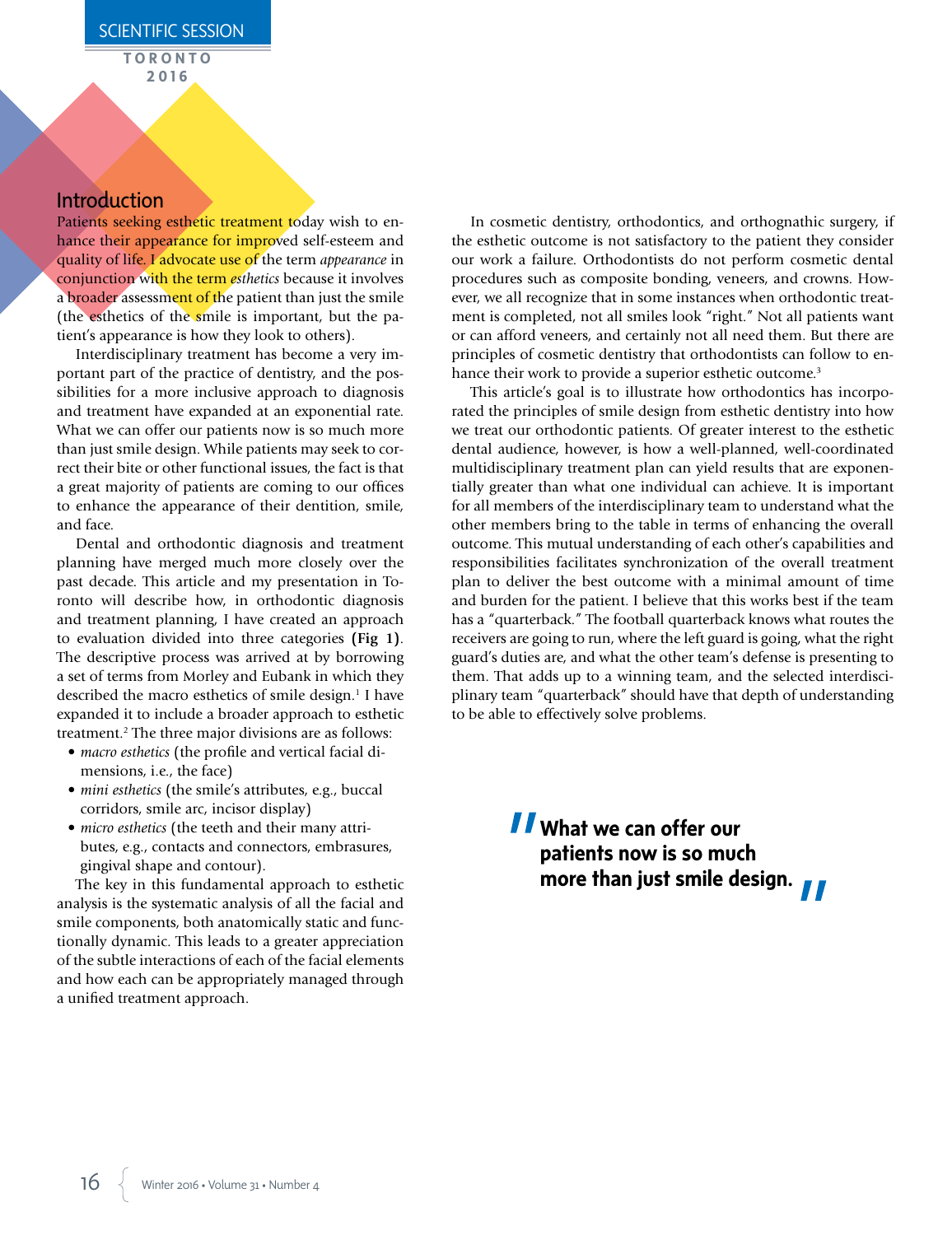# Case 1: Proclined Anterior Teeth

Imagine a patient who has undergone routine orthodontic treatment. Class I occlusion is obtained, and the teeth are nice and straight. Despite this, however, the smile simply does not look "right." Is the only answer cosmetic enhancement via veneers? Or are there things that we as orthodontists can do as part of our treatment, first learning then utilizing the principles of cosmetic dental smile design to deliver a better result? The 22-year-old patient shown in **Figure 2** had received orthodontic treatment as an adolescent, and was not pleased with her smile outcome. A mini esthetic analysis identified the smile elements that fell short of ideal: an incomplete incisor display and a flat smile arc<sup>4-6</sup> (Fig 3). She had also noticed that her anterior teeth were proclined, or flared anteriorly **(Fig 4)**.

Our office's routine records include the oblique view in our photographic images because it reflects the way patients are seen by others, in contrast to the usual imagery in orthodontic and esthetic dental practices, which depicts the frontal smile only. In orthodontics, the most common way to address the issue of upright or proclined incisors is through premolar extraction to create space to retract the incisors and upright them. Due to profile considerations, however, this was not an acceptable option for this patient, so we recommended tooth size reduction through enamelplasty to create the space needed to upright the incisors sufficiently. This is an excellent option in selected cases where the teeth are of appropriate size and shape to benefit from the reshaping.<sup>7</sup>

The first step was to orthodontically align the teeth and eliminate all rotations, because they made it difficult to accurately judge the true width of the anterior teeth. Once initial alignment was achieved, we assessed the height-to-width ratio, incisal and gingival embrasures, connector lengths, and general shape and contour of the incisors. Then, using an air-rotor stripping bur, we performed interproximal reduction to create space and to esthetically reshape the teeth. Because the patient had previously undergone orthodontic treatment and had no overjet, the mandibular incisors were also reduced in width **(Fig 5)**. The teeth were reshaped using the air-rotor stripping bur and the resulting space was orthodontically closed. The teeth can be reshaped by the esthetic dentist but I prefer to manage this myself because, prior to treatment, I have already visualized where I will be moving the tooth, and the esthetic dentist would have to guess as to what my plan was. In addition, enamelplasty is performed incrementally, because once enamel is removed it cannot be put back. For example, we may remove some of



**Figure 2:** Having undergone orthodontic treatment during adolescence, this 22-yearold patient had grown displeased with her smile.



**Figure 3:** Her mini esthetic analysis demonstrated incomplete incisor display and a flat smile arc. The smile arc is defined as the curvature of the maxillary occlusal plane and anterior teeth (yellow line) relative to the curvature of the lower lip (white line). In the ideal smile arc the two are consonant, or parallel.



**Figure 4:** This 45-degree angle, or "social" view, shows clearly that the maxillary incisors were proclined, or flared anteriorly. This is considered unesthetic by most people.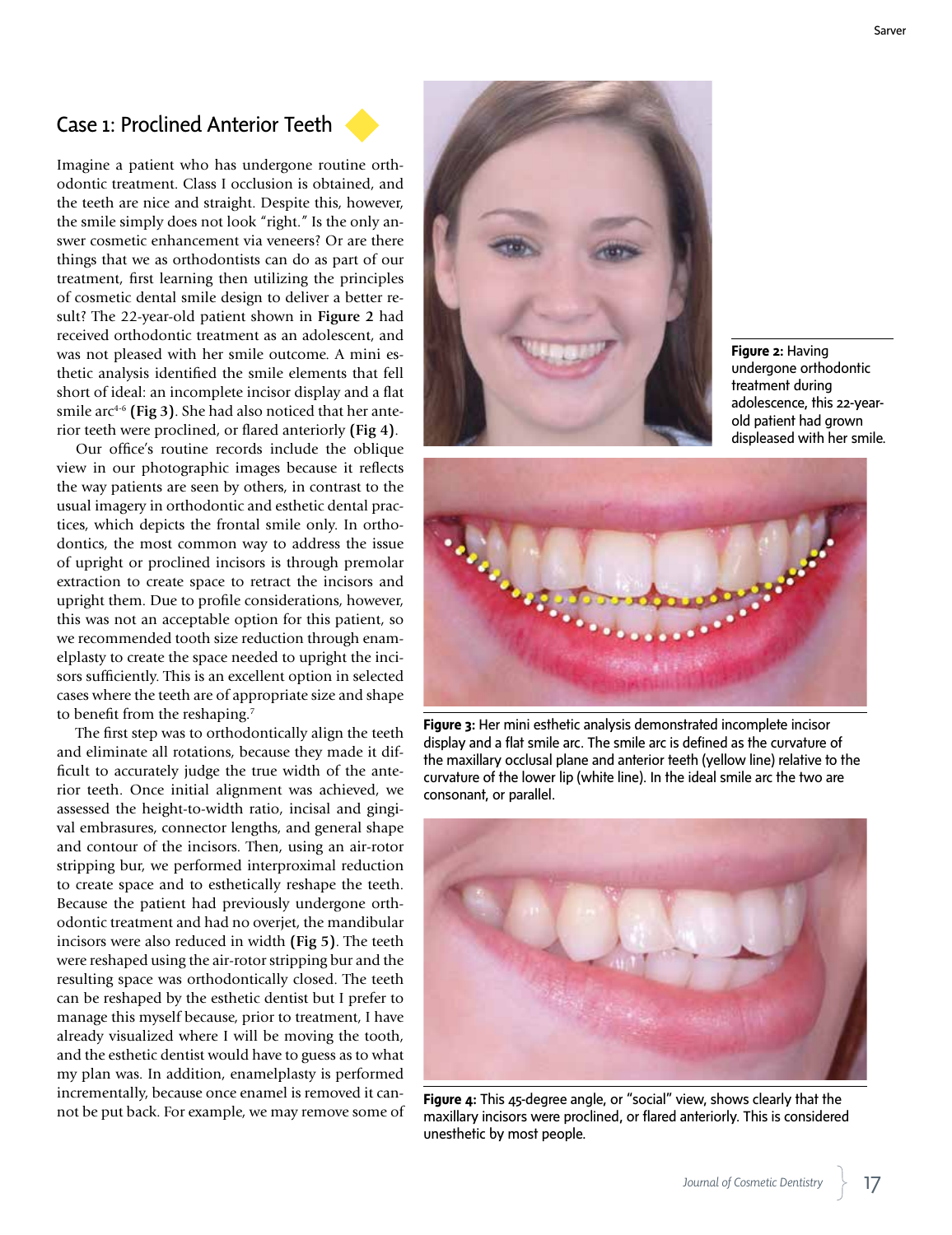**TORONTO 2016**

the width of the tooth, close the space, and then reassess for further enamelplasty. Also, it is important for orthodontists to note that in this particular case the space closure was done on round wire so that the incisors rotated palatally around the rotation point in such a way as to upright the teeth, which also increased the incisor display **(Fig 6)**. The final outcome was a dramatic improvement in smile esthetics **(Figs 7a-7c)**.

#### Synchronization Plan

Synchronization with the dental office in this case was fairly minimal because there were no veneers or any other type of cosmetic dentistry planned. The anterior teeth can be reshaped by the orthodontist or by the dentist. If either of them is reluctant to reshape teeth, we recommend that a "set-up" be performed first. This is similar to a wax-up, but a set-up is performed by creating plaster models of the patient's existing teeth and segmenting each tooth so that they can be reshaped, reset, and waxed to the proper position. This serves as a "virtual walk-through" of the procedure before any enamel is permanently altered. The important point is that the teeth be completely aligned so that visualization of tooth proportionality is accurate before any reshaping is done. Once orthodontic treatment is complete, a normal retention pattern is implemented with a Hawley retainer or Essex-type retainer.

#### Take-Home Message

Rather than just "straightening teeth," the principles of esthetics were applied in an orthodontic case with the goal of taking the outcome from good to great. Orthodontic treatment was utilized versus veneers, leaving the patient with an intact tooth structure, the option that most of us would want for our children.



**Figure 5:** Enamelplasty of the maxillary incisors was planned to improve the height-to-width ratio and lengthen the connectors, thus reducing the large incisal embrasures. Because the patient had no overjet, reshaping was extended to the lower incisors as well as the maxillary incisors to accommodate retraction of the latter.



**Figure 6:** This illustration demonstrates how subsequent space closure after enamelplasty results in retraction of the maxillary incisors. The incisors rotate palatally on round wire in such a way as to increase incisor display and improve the smile arc.



**Figure 7a:** The patient's dramatically improved smile esthetics.



**Figure 7b:** The close-up smile image demonstrates the increased incisor display, improved proportionality, and improved smile arc.



**Figure 7c:** From the oblique view, the maxillary incisors were uprighted, and her concern about the flare of her anterior teeth was addressed successfully.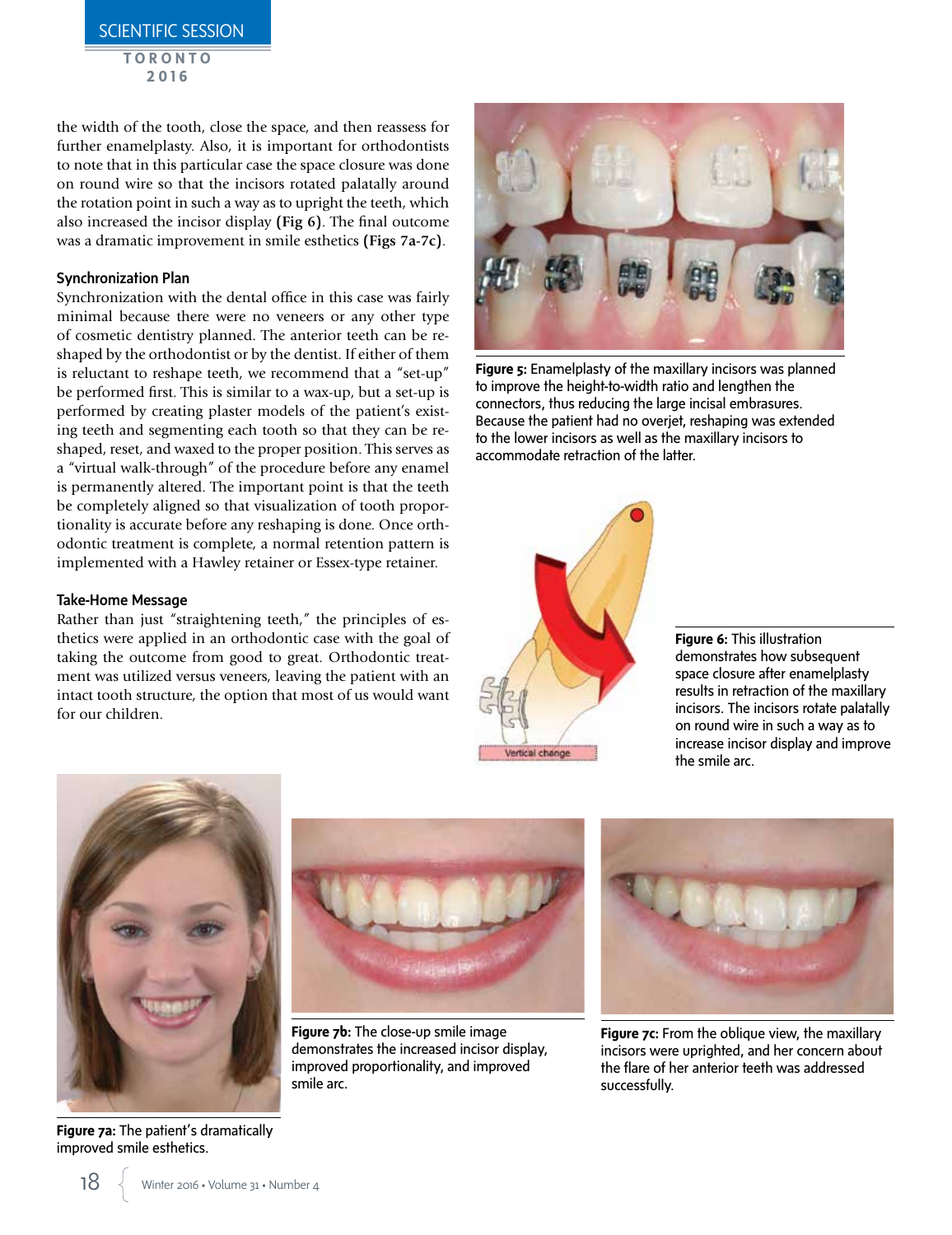Sarver

# Case 2: Severely Worn Incisor and Short Lateral Incisors

The adult female patient shown in **Figure 8** was referred by her dentist for preparation and placement of porcelain veneers. The severely worn upper left central incisor needed to be intruded, and the lateral incisors were disproportionately short **(Fig 9)**. Her maxillary incisor alignment also fell short of an ideal smile arc. The dentist may utilize a mock-up and temporary try-in so the patient can get a feel for the esthetics and the functional aspects of the restoration. We often perform a computer mock-up on the initial visit to begin to model the patient's idea of what might be accomplished, and also so we can visualize where to make recommendations and alterations. Computer imaging is also helpful in modeling the patient's expectations.8 In this visual mock-up **(Fig 10)**, we normalized gingival levels and lengthened the incisors to hit the ideal target, the smile arc. We initiated orthodontic alignment and, to facilitate visualization of where the patient was in treatment, we took a page from cosmetic dentistry and used crown formers and composite to add length to the four maxillary incisors. While her smile was greatly improved **(Fig 11)**, we believed that by using some of the principles presented in the previous case, an even more outstanding result could be achieved. Therefore, we reduced the width of the maxillary incisors through enamelplasty **(Fig 12)** and closed space on a round wire to increase incisor display and the curvature of the anterior maxillary occlusal plane. In the final result, the incisor shape was excellent in all proportions **(Fig 13)** and the patient's smile was enhanced dramatically **(Figs 14a & 14b)**.

#### Synchronization Plan

To facilitate treatment with the dental office, we find it very useful to forward digital images of our temporary restorations to the dentist so they can see what was underneath the composite I placed and what tooth structure was underneath. In this way, they can exchange the temporary composite for more esthetic and durable materials.



**Figure 8:** This patient had a severely worn maxillary left central incisor and was referred for orthodontic preparation for porcelain veneers.



**Figure 9:** The close-up smile image also showed that the gingival margins were uneven between the right and the left sides. Commonly, the orthodontist is asked to align the gingival margins so that the veneers can be placed with the appropriate height-to-width ratio. Note that her maxillary incisor alignment also fell short of an ideal smile arc.



**Figure 10:** To demonstrate our treatment goals to the patient, we perform a digital mock-up. This exercise also allows us to visualize the desired normal tooth size and smile arc.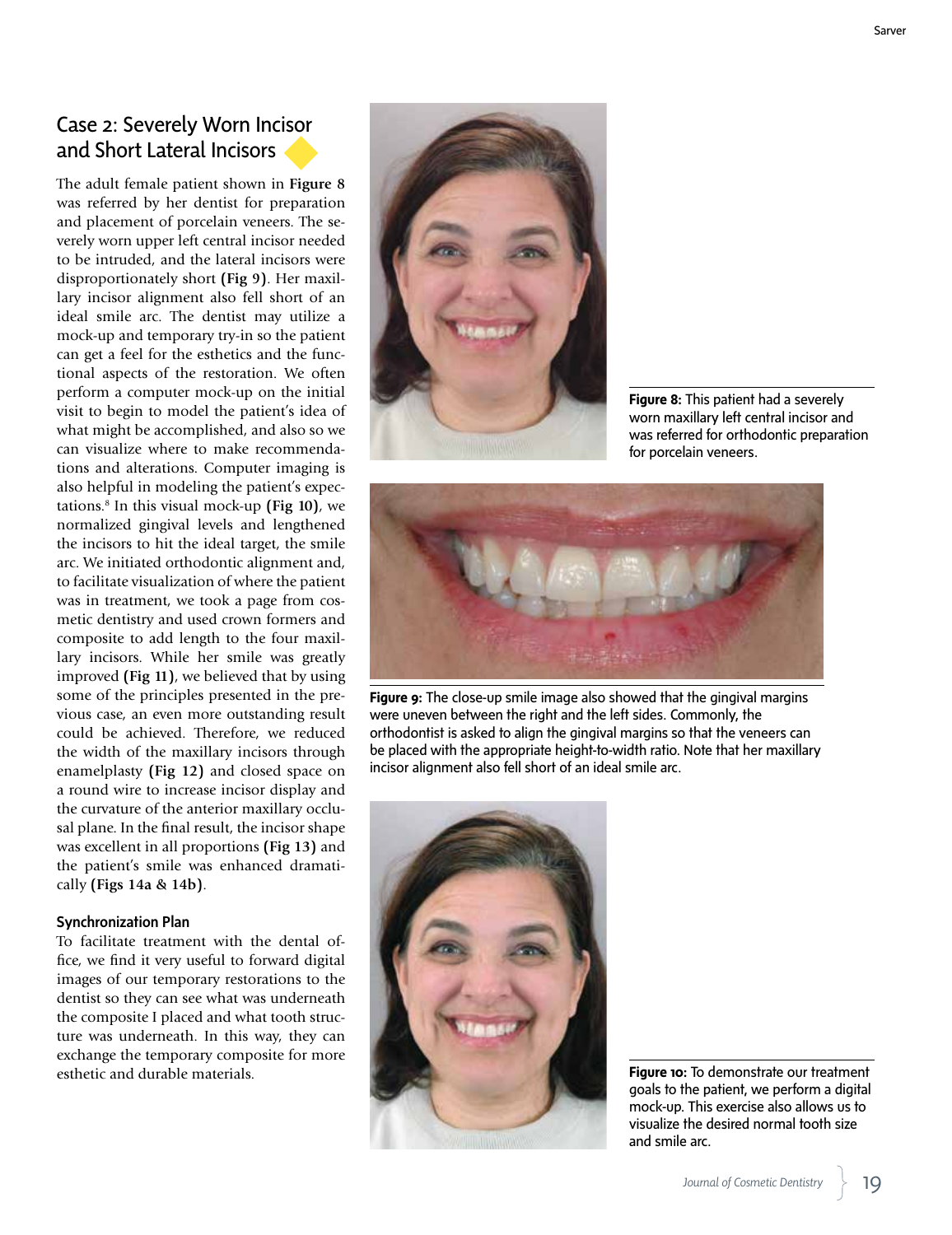SCIENTIFIC SESSION

**TORONTO 2016**

#### Take-Home Message

Visualization is an exercise and skill that all esthetic dentists must possess. This case illustrates the use of digital imaging for visualization and serves as a powerful tool in communicating treatment goals to the patient. The waxup process in dentistry is very common, as is the use of temporaries to assess speech, esthetics, and function before the final product is delivered. In our practice, the use of composite is called the "orthodontic mock-up" and is no different from mock-ups for veneers; it is simply transferred to the orthodontic arena. In the end, this patient's dentist planned to replace the composite with much more esthetic materials and the patient is currently considering porcelain veneers. The prerestorative orthodontic phase accomplished two things of great benefit to the dentist: increased incisor display to work with and appropriate anterior tooth proportionality.



**Figure 11:** Composite was bonded to the incisal edges to allow evaluation of the incisal edges on smile, and to assess tooth size proportion. After orthodontic alignment, the gingival margins were placed vertically in the proper position, but the smile arc was still flat.



**Figure 12:** To improve the smile arc, interproximal enamelplasty was performed, resulting not only in the desired space to create space for retraction of the incisors, but also improved height-to-width relationships.



**Figure 13:** Final retracted image.



**Figure 14a:**  Final full-face smile, with consonant smile arc and full incisor display.



**Figure 14b:** Final close-up smile, with ideal smile esthetics and tooth proportion.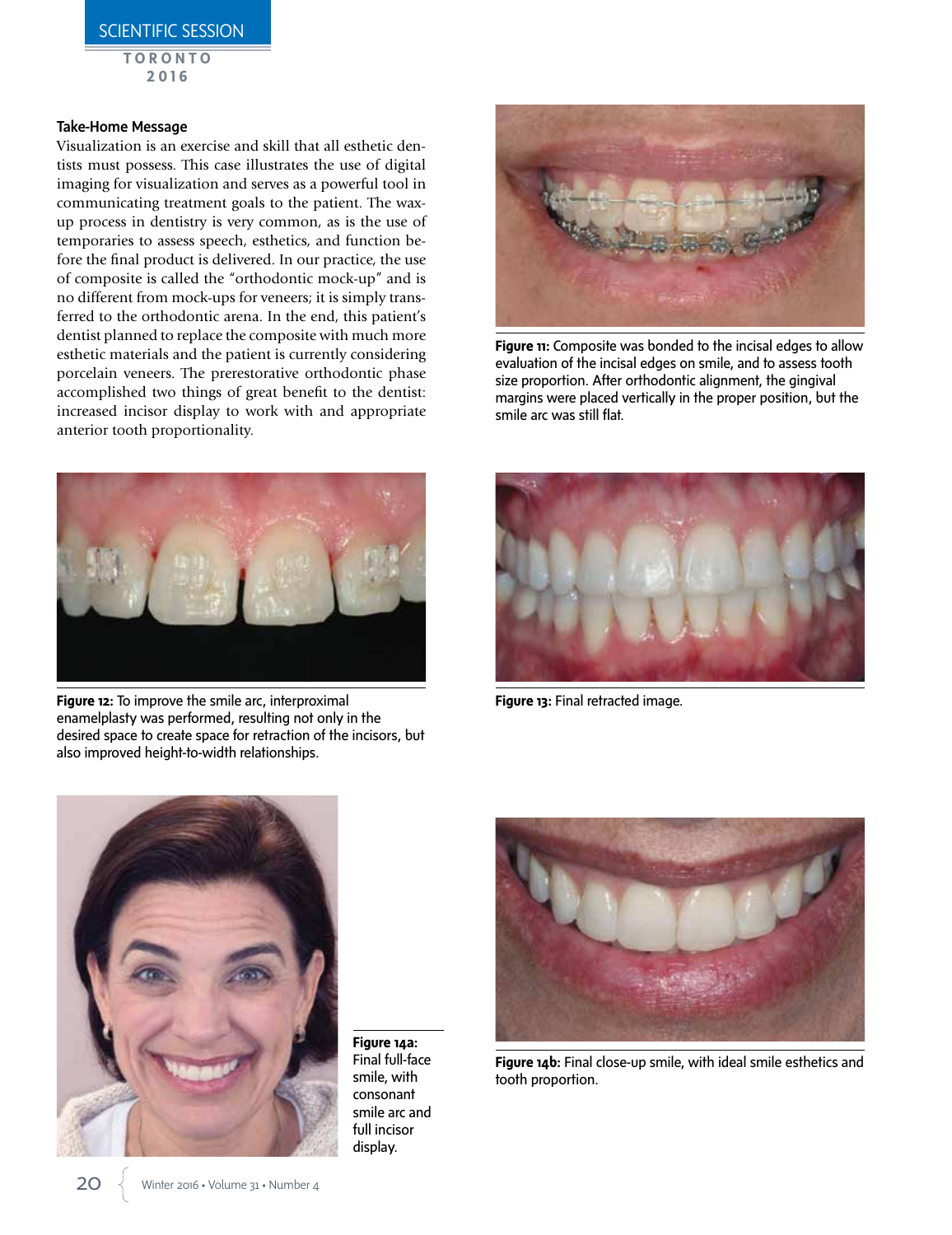# Case 3: Diminished Incisor Display

This adult female patient wanted a more youthful smile, which we identified as necessitating more tooth display on smile **(Figs 15a & 15b)**. In the initial evaluation, we offered her several options:

- orthodontics and orthognathic surgery to downgraft the anterior maxilla to provide greater incisor display
- porcelain veneers to add some length to the maxillary teeth
- a combination of orthodontics to extrude the maxillary anterior teeth, followed by veneers.

The patient did not wish to pursue the orthognathic option, and instead agreed to the use of orthodontic fixed appliances to extrude the maxillary incisors as much as possible (while simultaneously intruding the lower incisors). Midway through treatment, we evaluated the height-to-width ratio of her central incisors, noting that the maxillary central incisors were disproportionately wide with an excessive gingival embrasure **(Fig 16)**. Adding length to the maxillary central incisors could improve the height-to-width ratio, but in looking at the shape of the teeth we recognized the sizable gingival embrasure. We added composite to the incisal edges (as in the orthodontic mockup) and removed enamel on both the mesial and distal of the centrals **(Fig 17)**. This yielded better tooth form, as well as space with which we could upright the maxillary incisors and increase incisor display (as in Case 1). When we believed the limit of maxillary anterior extrusion had been reached **(Fig 18)**, we referred her to her dentist for wax-up and finalization of treatment. The dentist approved removal of the appliances and finished with maxillary porcelain veneers **(Figs 19a & 19b)**.





**Figure 15a:** This patient presented desiring an improved smile, but could not be specific about what she did not like. We observed that upon smile, she had very limited incisor display.



**Figure 15b:** Upon clinical examination, she showed only 3 mm of incisor on smile, while her crown height was 9.5 mm.



**Figure 16:** The maxillary incisors had short connectors and large gingival embrasures because of the greater width of the central incisors.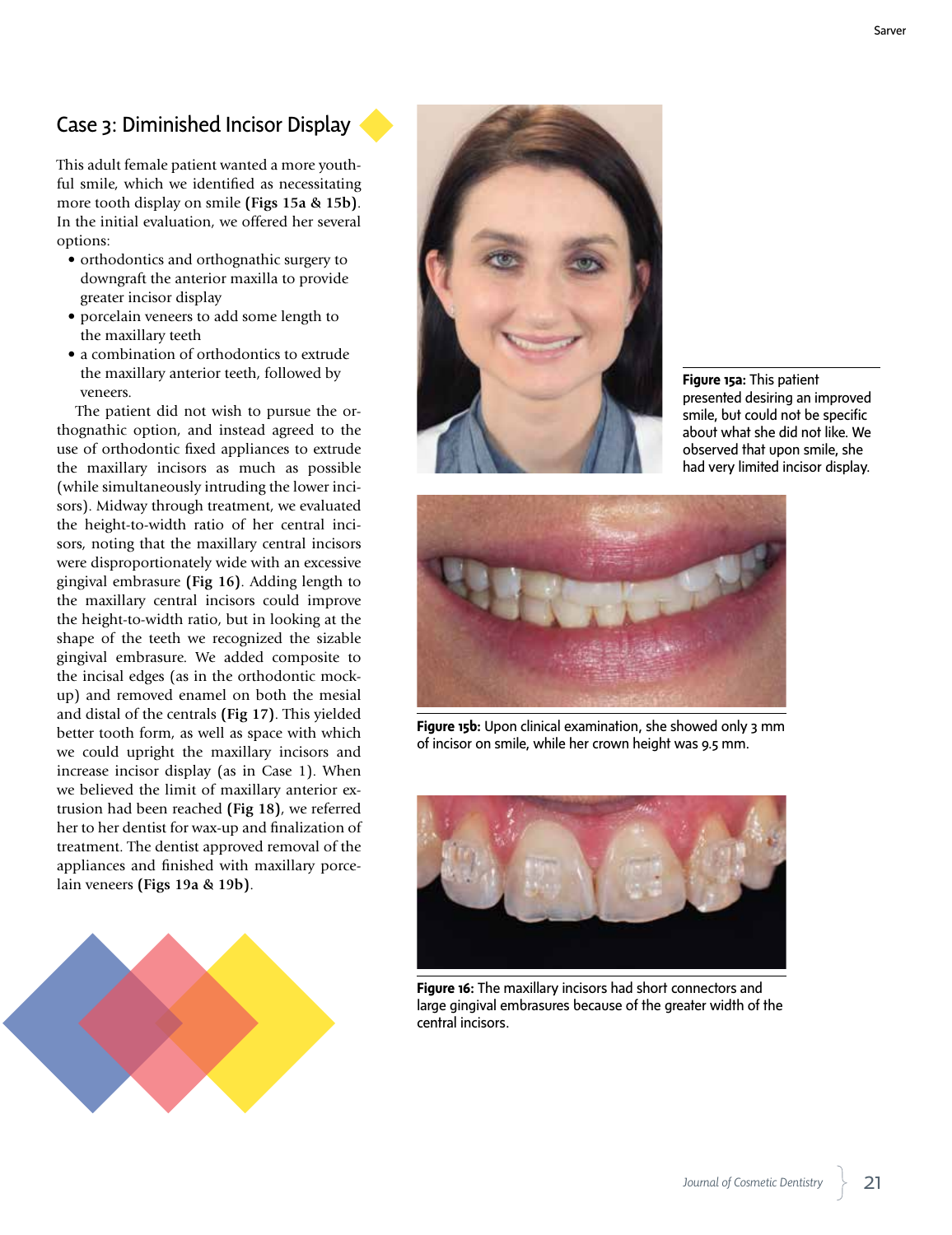SCIENTIFIC SESSION

**TORONTO 2016**

#### Synchronization Plan

Once the maximum extrusion allowable in this patient's alveolar bone had been reached, it was retained for three months before referring her to her dentist's office for a final evaluation and wax-up if needed. The preparations were done and the temporaries fabricated as a single unit. Once the individual veneers were situated, we placed an Essix-type retainer that extended over the height of contour to maintain the vertical position of the incisors. Another option to ensure maintenance of extrusion is to, prior to impressions for an Essex retainer, place bonded attachments (much as in aligner-type cases) before the retainer impression is taken. Then, when the Essex retainer is fabricated, it engages these attachments when fully seated to maintain their vertical position.

#### Take-Home Message

When evaluating smiles, esthetic dentists might not often consider orthodontic extrusion or intrusion of incisors. Orthodontists routinely use these dentoalveolar movements in adolescents, but not very often in adult patients. However, alveolar bone is modifiable to a degree even in the adult, and may be considered an option in the multidisciplinary treatment plan.



**Figure 17:** In an orthodontic mock-up, composite was added temporarily to the incisal edge while enamelplasty was performed to reduce the width of the incisors.



**Figure 18:** When the limit of maxillary anterior extrusion had been reached, we referred the patient to her dentist for finalization and wax-up.



**Figure 19a:** Porcelain veneers were placed, with outstanding smile esthetics.



**Figure 19b:** The patient's close-up smile demonstrates greatly increased incisor display and enhanced smile attributes.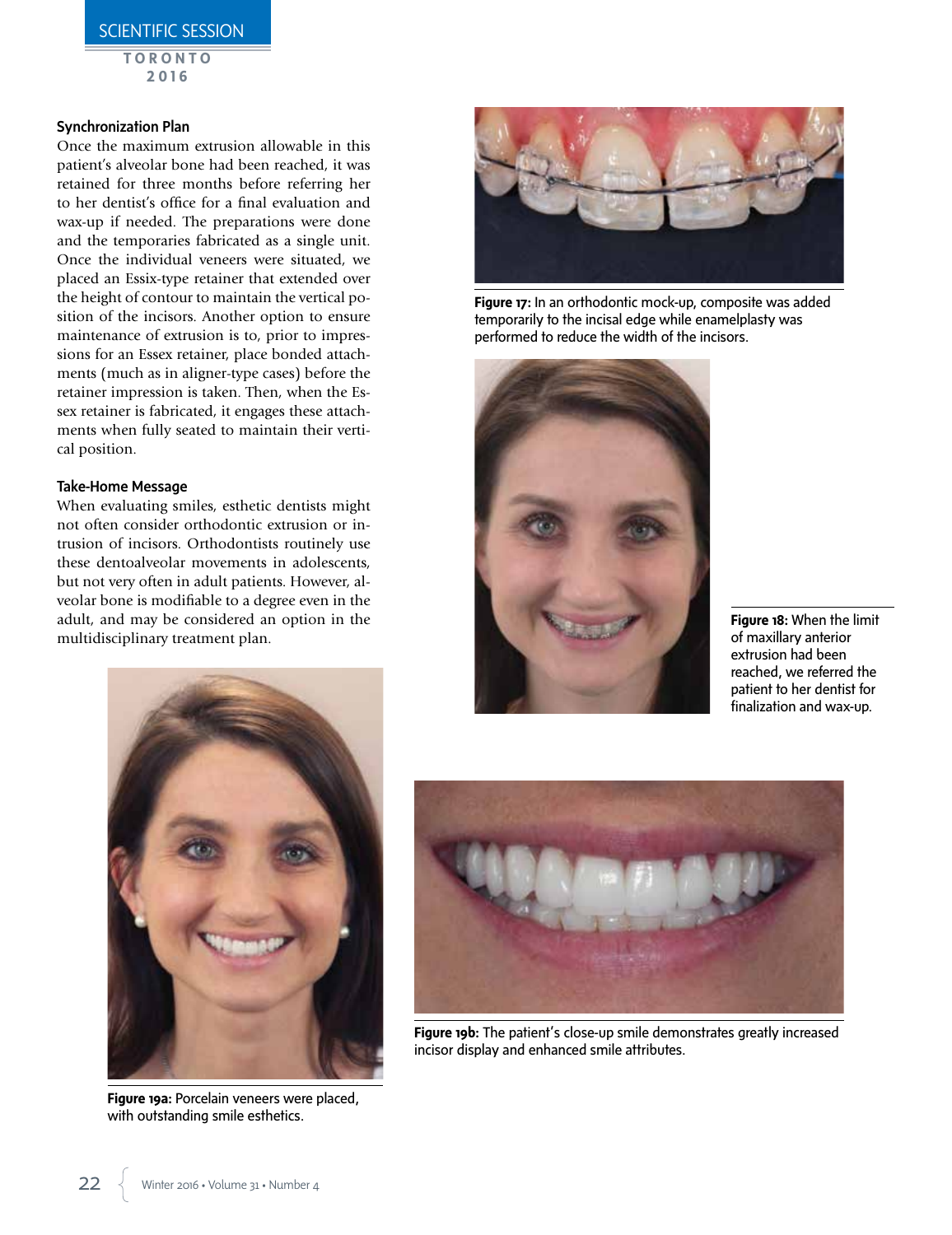# Case 4: Congenitally Missing Maxillary Lateral Incisors

This adult female patient **(Fig 20a)** consulted a cosmetic dentist about the possibility of a smile makeover with veneers. She was referred to our office to see what we could do to improve the potential outcome. The patient was congenitally missing her maxillary lateral incisors. When she was an adolescent, an orthodontist had placed the canines in the lateral position and her dentist added composite to the mesial and the distal incisal edges to camouflage the canine tip, rendering an approximate incisor shape **(Fig 20b)**. However, the width of the laterals was now greater than that of the centrals and the shade of these teeth was also darker, as happens in many canine substitution cases **(Fig 21)**.

Our first step was to place fixed appliances and align the teeth prior to reshaping the canines. In reshaping the canines, $9,10$  we removed the composite material and visualized the shape of a lateral incisor and its height-to-width ratio compared to the canine. **Figure 22** illustrates the areas in which enamel needed to be removed on the mesial, distal, and incisal aspects of the canine to get the proper height-to-width ratio, as well as the tooth's shape and form. When removing the enamel, it was important to flatten the facial convexity of the canine and aggressively remove the canine fossa. This was necessary for the facial of the lateralized canine to reflect light properly and so it would not have the facial prominence of a cuspid. Also, the lateral incisor is normally tucked in against the incisal edge of the lower incisors and the cuspid cingulum would interfere, so we aggressively reshaped the palatal aspect of the canine to have an actual fossa **(Fig 23)**. The orthodontic brackets were then reset to intrude the maxillary first premolars, to place the gingival margins in the appropriate vertical position relative to the lateral and central incisor. The space created by reshaping was closed orthodontically and the patient was sent back to her referring dentist for gingival recontouring and porcelain veneers. The final smile was exceptionally esthetic **(Figs 24a & 24b)** and the anterior tooth proportions ideal **(Fig 25)**.





**Figure 20a:** This patient was referred for consultation regarding what could be done to improve her potential smile outcome.



**Figure 20b:** The patient was congenitally missing lateral incisors and had undergone orthodontic treatment during adolescence to substitute the canine for the lateral.



**Figure 21:** This view shows the shortcomings of the canine substitution management (e.g., incorrect tooth proportion and the darker shade of the canines). Rather than reshaping the canines to resemble laterals, the orthodontist had placed the canines in the lateral position and the dentist had added composite to the incisal edge to camouflage the incisal tip, resulting in an excessively wide "lateral incisor."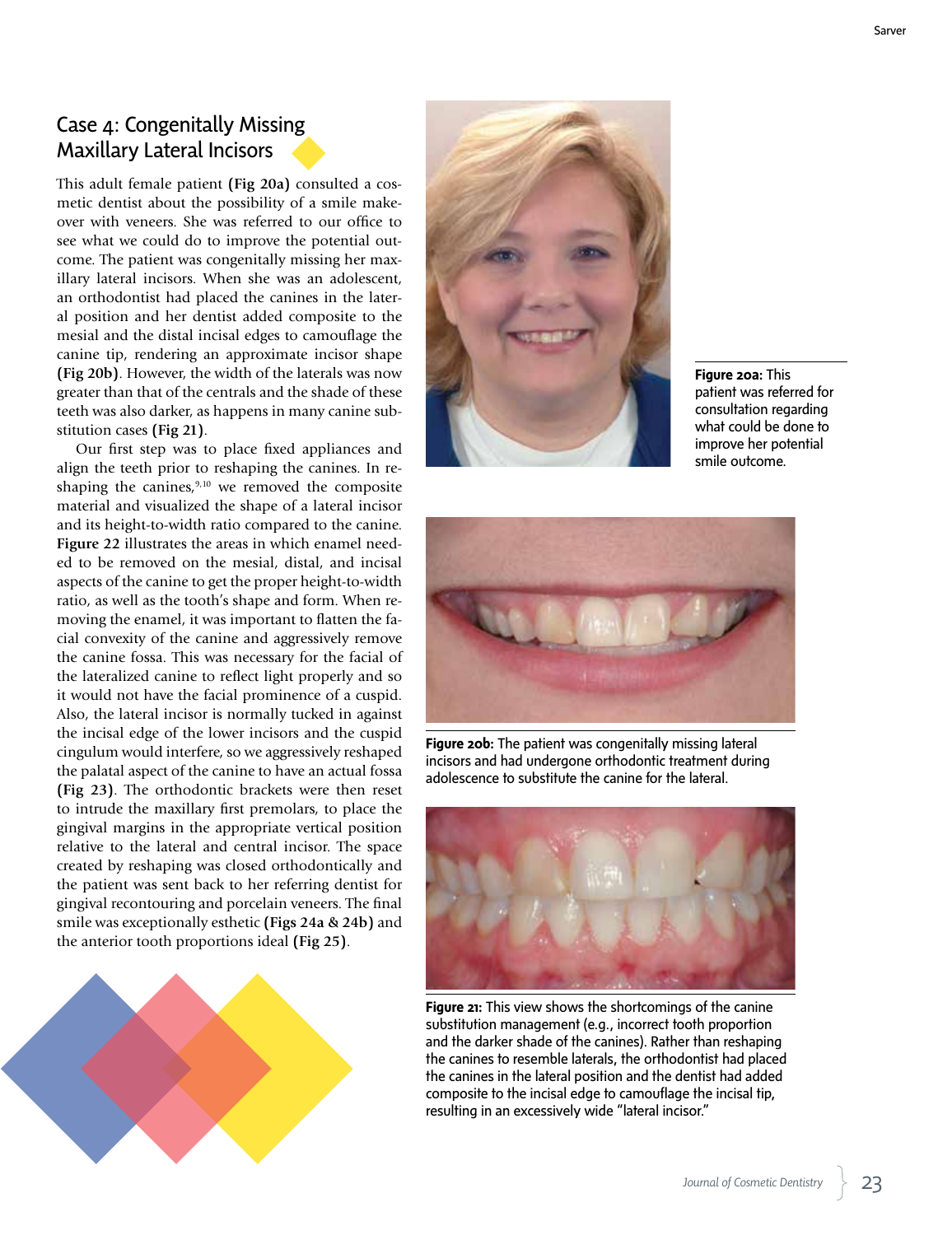**TORONTO 2016**

#### Synchronization Plan

Near the end of the orthodontic treatment, the patient needed to decide whether we should intrude the maxillary first premolars. This was easy, as she had already decided on veneers. Working with the dental office, we coordinated a day for removal of the braces and preparation of the veneers, sequentially. The temporaries were fabricated as a single unit to retain orthodontic tooth movement. It was important that retention be placed quickly as it was likely the intruded maxillary first premolars would erupt rapidly after appliance removal. To achieve this, we ensured that the first premolars (which were becoming canines) were included in the fabrication of a single-unit temporary restoration from canine to canine, consolidated into a sixtooth unit. Once the final veneers were placed, the patient returned for final images and documentation, and placement of a clear retainer. We checked for teeth that were prone to relapse and where retention in the full arch was desirable.

## Take-Home Message

The restorative dentist could have obtained a nice result for this case simply by providing veneers. However, the dentist's willingness to consider a more comprehensive approach was critical in elevating a good result to an impressive one. It also is important to note that if canines are to be reshaped, it should be done deliberately and with a clear vision of what the final outcome should be.



**Figure 22:** This illustration depicts the ideal outline of a lateral incisor superimposed on a canine. This allows the dentist or the orthodontist to visualize where enamelplasty needs to be performed to adequately lateralize the canine. In simpler terms, we suggest, "Just carve away everything that does not look like a lateral."



**Figure 23:** Image reflecting the more aggressive reshaping required to convert a canine to a lateral. The incisal tip was flattened, the mesiodistal width reduced, the facial convexity flattened, and the cingulum of the canine converted to a fossa.



**Figure 24a:** Once tooth movement was complete, the patient was referred back to the dentist for placement of veneers, resulting in an outstanding smile.





**Figure 24b:** The close-up smile image reflects the proportionality of the teeth and great improvement of the patient's smile.

**Figure 25:** The first premolars were intruded, and reshaping the laterals to resemble canines led to ideal gingival margin placement and tooth proportion, enabling the dentist to achieve an excellent restorative result.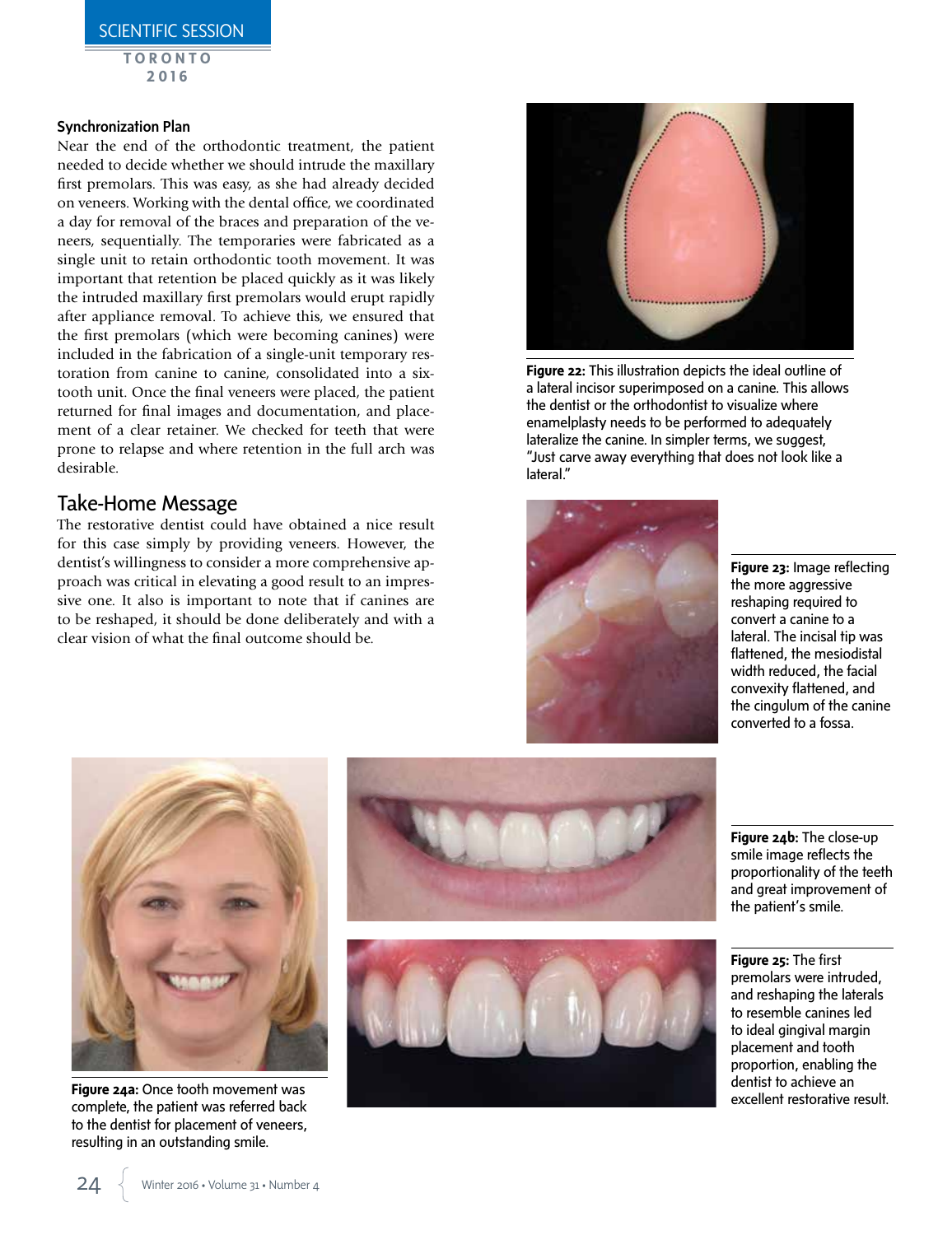## Case 5: Class II Malocclusion

This 62-year-old female patient was referred by her dentist about her Class II malocclusion, reflected in her profile **(Fig 26)**. We recommended correction of the malocclusion through combined orthodontic/ surgical treatment with mandibular advancement. She had never been happy with her smile **(Figs 27a & 27b)** and while orthodontics would achieve straighter teeth, we recommended she finish with porcelain veneers once her malocclusion was corrected. Her dentist had also advised her that there were a number of esthetic options she might consider as an adjunct to her mandibular advancement. As a result, she was willing to discuss more than just the dental concerns, and we suggested she consider overall facial rejuvenation through rhytidectomy (facelift), lip augmentation, and blepharoplasty (rejuvenation of upper and lower eyelids). She wished to pursue all these options, so after the orthodontic and surgical plan was completed with her malocclusion corrected and teeth aligned **(Fig 28)** she went directly for preparation and delivery of her porcelain veneers. The facial procedures were performed one week later. The final outcome **(Figs 29a-29c)** was impressive from an esthetic standpoint and the advancement of her mandible and chin greatly increased her airway size, with significant health benefits.

#### Synchronization Plan

This case obviously required careful attention between multiple specialties. A consolidated treatment plan was formulated in our office, utilizing digital imaging software to demonstrate choices the patient could make and to provide realistic parameters for the team or indicate those that needed to be adjusted in case any of the specialties had constraints. Orthodontic treatment was designed to carry the patient through mandibular advancement and to place the dentition in a favorable position for esthetic dental finishing. In many cases, as discussed above, esthetic soft tissue procedures can be performed simultaneously with the orthognathic surgery. However, with this case we staged the procedures to be done sequentially. We find it best not to perform rhytidectomy concurrently with orthognathic surgery, so that procedure was delayed until the skeletal components were in place. Veneer preparations were performed first and temporaries were placed. This established final incisor position as well as anterior posterior position and lip support. The facial procedures were then completed and the final veneers were placed a few weeks later.

*Editor's Note: This patient's story can be seen at www. thesmileinside.com*



**Figure 26:** This patient's Class II malocclusion reflected in her profile.



**Figure 27a:** She had always been unhappy with her smile.



**Figure 27b:**  Close-up smile image demonstrates the irregularity and crowding of the maxillary teeth.



**Figure 28:** The smile after orthodontics and surgical mandibular advancement and advancement genioplasty. After this, the patient elected to have rhytidectomy, blepharoplasty, and lip augmentation.